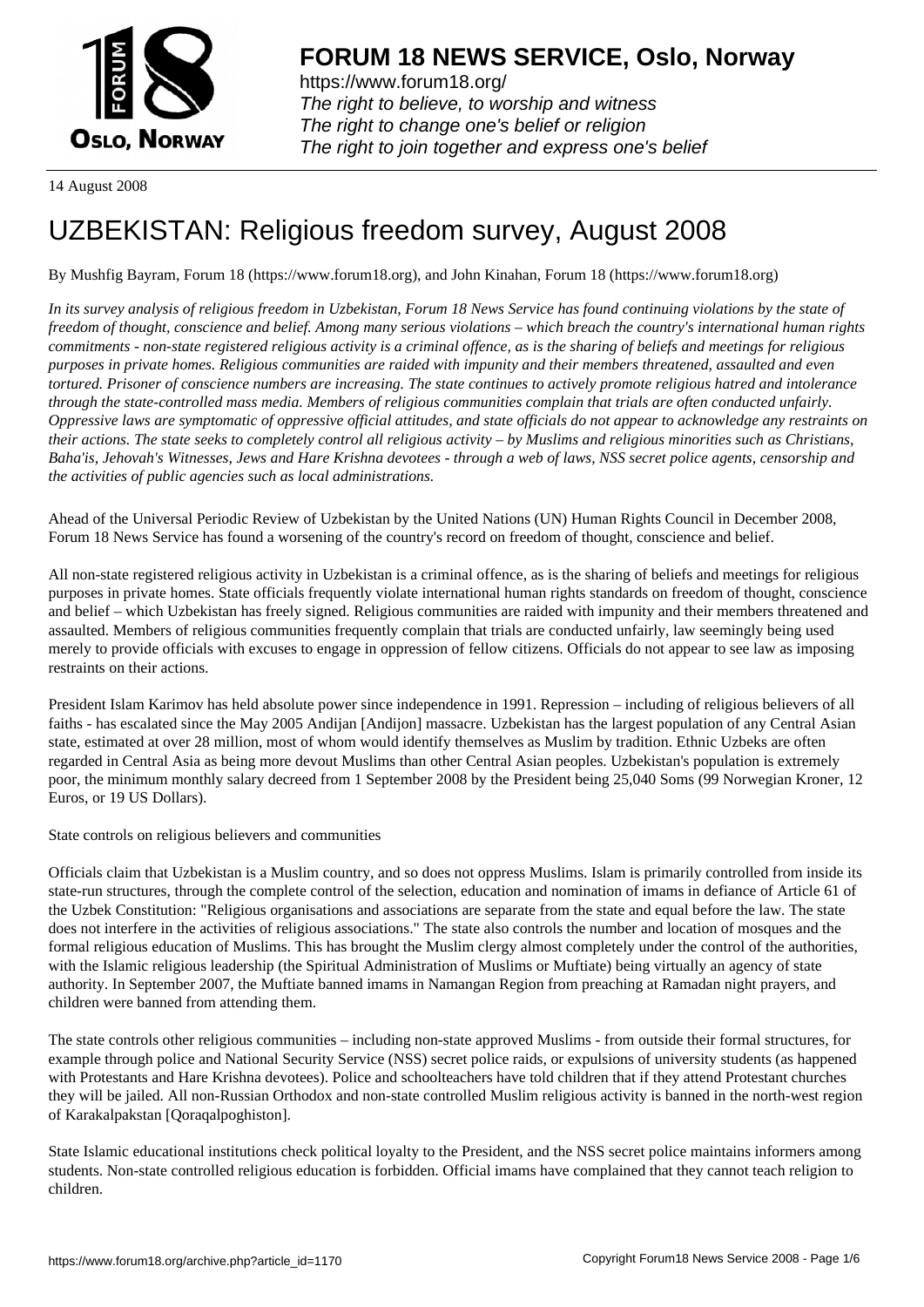propaganda purposes in foreign countries. An example is allowing an unregistered kanaka (Sufi monastery) in Kokand in the Fergana [Farghona] Valley. However, the authorities' attitude to Sufism fluctuates, as the NSS secret police has regarded the Sufist "myurid" (discipleship) system as a possible terrorist organisation.

Numbers of haj pilgrims are restricted to about 5,000, which is about a fifth of the pilgrim quota granted by Saudi Arabia. All pilgrims need approval from local authorities, the NSS secret police and the Haj Commission, which is controlled by the state Religious Affairs Committee and the Muftiate. Travel on the haj must be on the state-run airline, Uzbekistan Airways, and costs about 200 times the minimum monthly wage.

Religious communities – whether Muslim or of other faiths – are not able to buy, build or open places of worship freely. Some places of worship have been confiscated. Open and hidden surveillance of religious believers and communities by the secret police is widespread. The NSS has hidden microphones in places of worship, sent agents to monitor worship, and recruited spies within communities. State officials are acutely interested in controlling all religious activity. An April 2007 internal document from Andijan Region Hokimat (administration) reveals the issuing by the authorities of direct orders to religious communities "to prevent missionary activity," "to bring under constant close observation all officially registered religious organisations" and "to strengthen the struggle with people conducting illegal religious education and organising small religious gatherings."

The official committee that runs each mahalla, the district into which towns and cities are divided, is a key unit among state institutions used in repression. Although ostensibly elected and self-governing, mahalla committees are in practice instruments of state control. They are often used to block registration attempts by religious minorities such as Protestants and Jehovah's Witnesses. They are also used in periodic crackdowns on religious minorities, as well as to monitor members of the majority Muslim community, such as to check up on individuals who want to make the haj pilgrimage. Other public agencies, such as the Fire Brigade and Sanitary-Epidemiological Service, have also been used against religious believers, through inspections allegedly to check whether registered communities are observing fire and public health regulations.

To gain state registration, the only method of gaining legal status, religious organisations must submit two letters of guarantee: one from the district hokimat (local administration), confirming that the organisation to be registered has a building which corresponds to public health and fire safety requirements; and one from the mahalla committee, stating that other mahalla residents do not object to the organisation. Uzbek officials wrongly claim that the alleged unwillingness of local residents allows the state to, under international law, stop religious organisations from operating. All unregistered religious activity is a criminal offence.

Other ways used to repress religious believers and communities, and cut them off from their fellow-believers abroad, include refusals to renew visas – used in summer 2008 against Uzbekistan's Chief Rabbi – and expulsions, which have been used against several Protestants. Even those who flee from religious persecution in the country, such as a Pentecostal who gained UN High Commissioner for Refugees refugee status in Kazakhstan, face Uzbek government attempts to have them sent back for trial – in this case with the false claim that he was an Islamic fundamentalist and terrorist.

# Torture

The UN Committee Against Torture found in November 2007 that the use of torture by state officials is "routine." Religious believers and communities are highly reluctant, for fear of further state repression, to publicly discuss the use of torture. But occasionally on the record, and frequently off the record, Forum 18 is told of the threat or use of physical violence, including rape and the use of gasmasks to cut off victims' air supply. Such methods are used to try to force adults and children to renounce their beliefs or to make confessions implicating themselves or others. Such torture and threats usually follow in the immediate aftermath of the frequent police and secret police raids against unregistered religious communities, often but not always while people are held under arrest.

#### Religious tolerance?

Officials claim that religious tolerance flourishes in the country, however state-run TV has repeatedly shown films – which school and university students are strongly encouraged to watch - inciting intolerance and hatred of religious minorities, especially those who are said to share their beliefs with others. For example, as well as direct attacks on named individuals and communities, psychotropic or mind-altering drugs are falsely said to be used by religious minorities to gain adherents, those who change beliefs are said to be traitors, and sharing beliefs has been compared with terrorism. Representatives of registered religious communities have been shown supporting these broadcasts, however it should be noted both that Uzbek TV has in the past falsified interviews discussing human rights with people who are not state officials, and that extreme pressure can be used by the state against individuals and communities.

After one broadcast encouraging religious hatred in May 2008, Forum 18 was told that some members of religious minorities are "afraid to go out on the street where they live for fear of being persecuted." Other state-run media outlets, such as newspapers and websites, similarly encourage religious intolerance and hatred. One Protestant publicly attacked in a state TV broadcast commented to Forum 18 that "the government is trying to stir up Muslims against Christians." Raids on and fines imposed against members of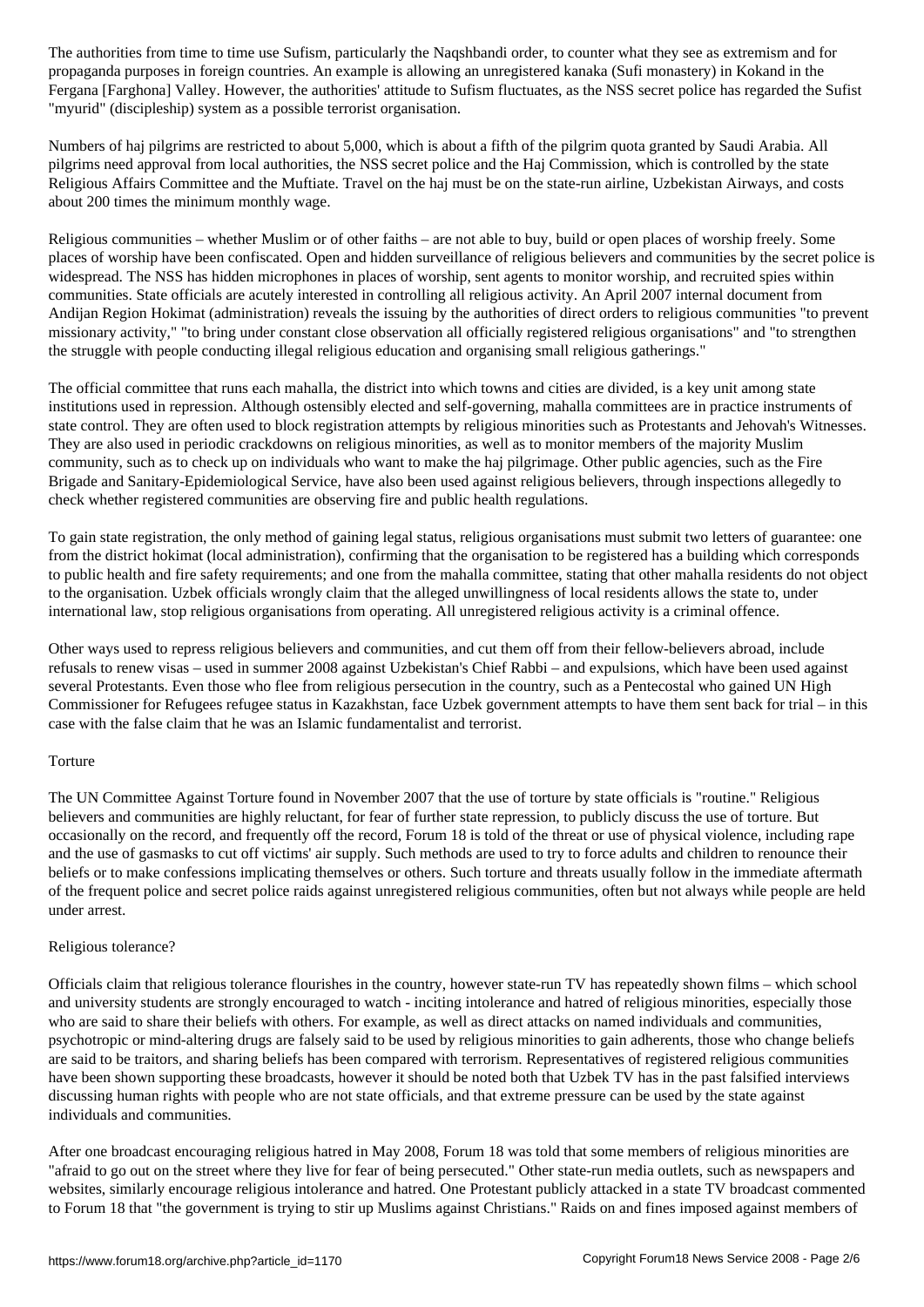### Legal framework a symptom of official attitudes

When the harsh 1998 Religion Law was adopted, President Karimov claimed it was necessary to counter "Wahhabi" Muslims - a term widely and loosely used in Central Asia to denote anyone from peaceful devout Muslims to Islamist militants. Karimov stated in a speech broadcast nationwide on state radio on 1 May 1998 that "such people must be shot in the forehead. If necessary, I'll shoot them myself." There are indications that Uzbekistan may be planning to further harshen the Law.

Numerous articles in the Religion Law, Criminal Code and Administrative Code are used to punish peaceful religious activity. The articles most frequently used are cited below, but other articles are also deployed. The Uzbek legal system contains a web of articles, used to varying degrees over time, designed to block the peaceful exercise of freedom of thought, conscience and belief. President Karimov's remarks illustrate clearly that the major problems that religious believers and communities face are not limited to particular laws or articles, but rather to the oppressive actions of state officials, of which the laws are a prominent symptom.

Unregistered religious activity is a criminal offence under Article 8 of the Religion Law. Registration – the only way in which communities may obtain legal status – is via the Justice Ministry. However, the experience of many communities, registered or unregistered, is that repression can occur at any time, with no regard for whether or not a community is registered. The ban on unregistered religious activity is underpinned by articles in the Criminal Code and the Administrative Code. Under Article 240 (breaking the Religion Law) of the Administrative Code, unlawful religious activity is punishable by fines, or administrative detention of up to 15 days.

Statistics from the state Religious Affairs Committee indicate that a net total of six Christian churches lost registration between October 2002 and February 2007, along with one Jehovah's Witness, one Hare Krishna and one Baha'i community. The figures cannot be independently verified and conceal denominational differences, with an increase in the numbers of Russian Orthodox and Armenian Apostolic communities disguising the loss of legal status of Protestant churches. Religious believers inside Uzbekistan indicate that the reality may be much worse. Between 2000 and 2006, some Protestants calculated that 38 of their congregations were stripped of legal status by the state. Over 100 religious communities of various faiths reportedly have tried unsuccessfully to gain registration. The Religious Affairs Committee asserted in February 2007 that "there are no restrictions on or hindrances to registration." But when Jehovah's Witnesses in the town of Kagan, on the outskirts of Bukhara [Bukhoro], tried to register between 2006 and 2008, they faced harassment, a police raid and the ten community members were threatened with death and each given fines of five years' minimum wages. Bailiffs have made repeated visits to seize property to pay the fines.

In 2006, fines for a wide range of religious activity - including unregistered religious activity – were increased significantly, rising from the previous 5 to 10 times the minimum monthly wage to the current 50 to 100 times the minimum monthly wage. Since late 2007, it appears that the numbers and scale of raids and fines imposed on religious minorities have further increased. A March 2008 raid on a Protestant church was justified as "anti-terrorist activity," although police were unable to specify to Forum 18 what threat the raid was supposed to stop.

Although members of religious minorities are often fined, they have in the past not been - unlike Muslims - frequently brought to trial and jailed. An exception was the 2007 conviction of Pentecostal Pastor Dmitry Shestakov. He was sentenced to four years in a labour camp under Article 216 of the Criminal Code and Article 244-1, which punishes "dissemination of information and materials containing ideas of religious extremism, separatism, and fundamentalism, calls for pogroms or violent eviction of individuals, or aimed at creating panic among the population, as well as the use of religion in purposes of breach of civil concord, dissemination of calumnious and destabilising fabrications, and committing other acts aimed against the established rules of conduct in society and of public security." Credible claims were made that the trial breached the procedures laid down under Uzbek law. It was suggested that the main reason for Pastor Shestakov's labour camp sentence was that his church – which subsequently decided to disband as it was "too dangerous to meet" - had been attracting ethnic Uzbek converts in the Fergana Valley. This valley is seen as a region with many particularly devout Muslims, and was the site of the 2005 Andijan massacre.

Sharing beliefs is banned by Article 216-2 of the Criminal Code, which states that the "conversion of believers belonging to a certain religion to other religions (proselytism) and other missionary activities, will, after the application of penalties under Administrative Law for similar activities, be punished by a fine of between 50 and 100 times the minimum wage or up to six months' detention or up to three years in prison." Similarly, Article 5 of the Religion Law states that: "Actions aimed at turning believers from one faith to another (proselytism) are forbidden, as is any other form of missionary activity."

Article 216-2 of the Criminal Code also bans "illegal religious activity, evasion of registration of a religious organisation's charter by its leaders, conducting special meetings for young people, work groups, and other circles and groups, unrelated to worship, by religious leaders and members of religious organisations."

"Inducement to participate in the activity of illegal public associations, religious organisations, movements or sects" is banned under Article 216-1 of the Criminal Code.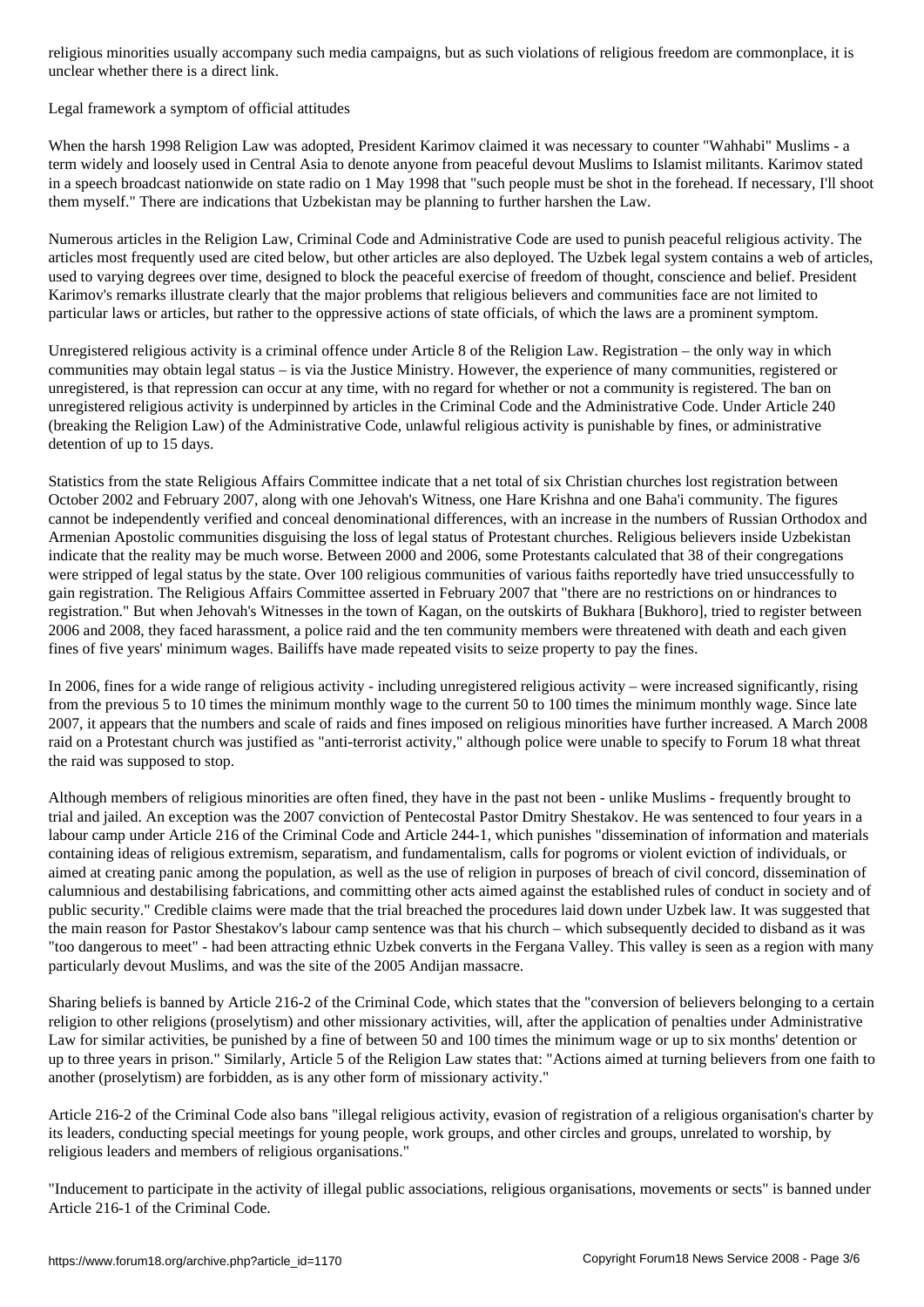Reinforcing the bans on sharing beliefs and on religious small groups, "teaching religious beliefs without specialised religious education and without permission from the central organ of a [registered] religious organisation, as well as teaching religious beliefs privately" is banned by the Criminal Code's Article 229-2 and Article 241 of the Administrative Code. Article 10 of the Religion Law states that "religious educational establishments acquire the right to operate after registering with the Justice Ministry and receiving the appropriate licence. (..) Persons teaching religious subjects at religious educational establishments must have a religious education and carry out their work with the permission of the appropriate agency of the central administration."

Unregistered Muslim religious activity has mainly been punished under Criminal Code Articles 159 "attempts to change the constitutional order"; 242 "organisation of a criminal society" and Article 156. This article bans "acts intended to humiliate ethnic honour and dignity, insult the religious or atheistic feelings of individuals, carried out with the purpose of inciting hatred, intolerance, or divisions on a national, ethnic, racial, or religious basis, as well as the explicit or implicit limitation of rights or preferences on the basis of national, racial, or ethnic origin, or religious beliefs." This article has also been used against religious minorities.

Religious minorities within Uzbekistan have noted that the state's own incitement of religious intolerance and hatred violates the Criminal Code's Article 156, as well as both Article 139 punishing "Denigration, that is, dissemination of false, defamatory information" (including in the media) and Article 140 punishing "Insult, that is, intentional grievous degrading of the honour and dignity of a person" (also including in the media).

# Prisoners of conscience

Reportedly, thousands of Muslims have been imprisoned, usually on accusations of belonging to terrorist, extremist or banned organisations. One observer asserted that within the past year police have arrested people as terrorists because an Arabic Koran was found in their house. The nature of the Uzbek justice system, in which the planting of evidence and torture by the authorities is often credibly claimed, makes it unlikely that the authorities – or anyone else - knows how many of these prisoners are guilty of violence or are only "guilty" of being devout Muslims who take their faith seriously.

Prisoners are often denied their religious freedom. Muslim prisoners have complained to Forum 18 that they have been forbidden to recite prayers or fast during Ramadan. Similarly, Pentecostal pastor Shestakov has been denied access to a Bible in prison.

There are violent groups which oppose the state, even though their violence is infrequent, but the authorities' own violence and injustice fuels support for such groups. When Forum 18 has asked Uzbeks who sympathise with extremist organisations why they do so, they often indicate that such sympathy is motivated by a dislike of the government's actions.

In addition to Pastor Shestakov, the other currently known religious minority prisoners of conscience are four Jehovah's Witnesses: Irfon Khamidov, who is serving a two-year prison sentence imposed in May 2007 for "illegal religious teaching"; Olim Turaev, who was jailed for four years in a labour camp from April 2008 for holding an unapproved religious meeting and teaching religion without state permission; Abdubannob Ahmedov sentenced in July 2008 to a four year term for "illegal organisation of public associations or religious organisations"; and Sergei Ivanov sentenced in July 2008 to three and a half years for "illegal organisation of public associations or religious organisations". Other Jehovah's Witnesses are serving suspended or corrective labour sentences, under which a large part of their salaries is deducted and handed to the state.

The number of religious minority prisoners of conscience may continue to increase, as the authorities seem to be more frequently bringing charges that carry a possible jail sentence. Aimurat Khayburahmanov, a Protestant arrested in June 2008, faces criminal trial under Article 229-2 and Article 244-2 part 1 (also used against unregistered Muslims), which punishes "establishment, direction of or participation in religious extremist, separatist, fundamentalist or other banned organisations" with sentences of up to 15 years' imprisonment. As is often the case, these charges can mask the activity the authorities dislike. Asked what was "extremist" about Khayburahmanov's activity, Uzbek police told Forum 18 that he held meetings in his home and read "prohibited" Christian literature. Police refused to specify what Christian literature was prohibited, but stated that, for reading these books, imprisonment was a legitimate punishment.

# Control of religious literature

Religious literature in Uzbekistan is also under tight state control. The import and production of literature – including the Koran and the Bible - is strictly controlled, with compulsory prior censorship by the state Religious Affairs Committee. Only registered communities can ask for permission to print or import material. Relatively little literature about the majority Islamic faith is allowed to be published, and none is imported officially. Some Islamic books are no longer published, such as Imam Muhammad ibn Ismail al-Bukhari's book "Sahih al-Bukhari". This is a collection of hadith which Sunni Muslims regard as the most authentic hadith compilation.

Censorship of religious literature is mandated under Article 19 of the Religion Law. This bans the "manufacture, storage and distribution of printed items, films, photographs, audio and video recordings and other materials containing ideas of religious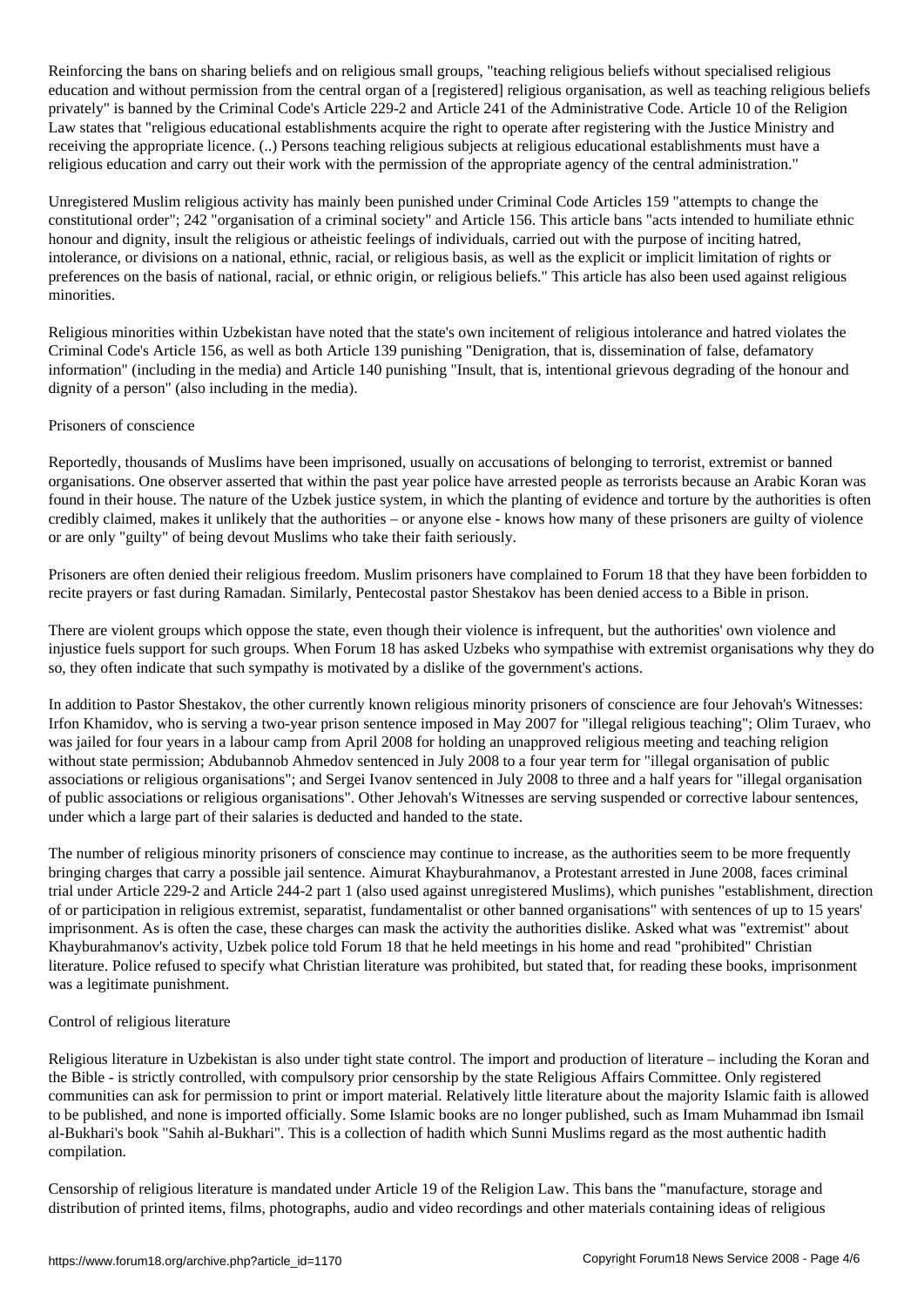abroad is done after expert analysis of its contents is carried out in the order prescribed by law." Publication of religious literature within Uzbekistan is also subject to compulsory prior censorship. Under Criminal Code Article 244-3, "illegal production, storage, import or distribution" of religious publications is punishable for repeat offenders by terms of up to three years in jail. Article 184-2 of the Administrative Code, imposes fines and confiscation for a first offence.

Either the state's Religious Affairs Committee or - in provincial areas - teachers at local university philosophy departments decide whether religious material, including items sent by post, should be banned. Mainstream Islamic theological works are often deemed to be extremist. Uzbekistan's postal authorities actively collaborate in censorship of publications sent from abroad, and have all but halted the delivery of parcels of books sent to individuals from abroad. Such parcels have been returned to senders in recent years with a letter informing them that such literature is banned and telling them not to send it in future. Religious minorities – including Christians and Jehovah's Witnesses – are also concerned about literature held for long periods by customs, which may also incur extremely expensive official charges for "storage". The official system of internet censorship also blocks access to some foreign religious websites.

In 2006, new penalties were introduced for the "illegal" production, storage, import and distribution of religious literature. Some Muslims stressed to Forum 18 that the changes merely provided a "legal" basis for current practice. The state Religious Affairs Committee told Forum 18 that "illegal" production and distribution of religious literature are "home-produced" materials.

Frequently even legally imported materials are confiscated during police raids. Courts often order such material – including books such as the Bible – to be burnt, as happened to literature confiscated from Baptists in Karshi [Qarshi] in October 2006.

#### Ban on religious dress

Under Article 14 of the Religion Law, wearing religious clothing is not allowed in public places. The term "religious clothing" is not defined, and this has caused Muslim men to fear having an obviously Muslim appearance, such as wearing a beard and clothes that are traditional to Muslim countries. Women who wear traditional robes covering their heads have also been subjected to discrimination in the past, but this ban does not appear to be currently applied rigorously. From time to time, the authorities in the Fergana Valley have also stopped men from wearing traditional white prayer caps entering mosques, but this does not appear to be a current problem. The ban on appearing in public in "religious clothing" also affects religious minorities who wear religious clothing, such as Hare Krishna devotees.

What changes do Uzbek citizens want in religious policy?

Religious believers of various faiths have told Forum 18 that they most want to see Uzbekistan:

- end the ban on unregistered religious activity;
- end the ban on sharing beliefs;
- end the ban on religious meetings in private homes;
- end raids on peaceful religious worship services;
- end threats, violence and torture by state officials;
- enable fair trials for alleged offences;
- end fines, harassment and persecution of people exercising their right to freedom of thought, conscience and belief;
- free prisoners of conscience;
- end attempts to control and repress both Muslims and members of religious minorities;
- end state encouragement of religious hatred and intolerance;
- end censorship of imported and locally-produced religious literature and material;
- end confiscations of property from religious believers and communities;
- end restrictions on haj pilgrims, and other religious believers and communities being in contact with fellow-believers abroad;
- and end restrictions on children's religious education.